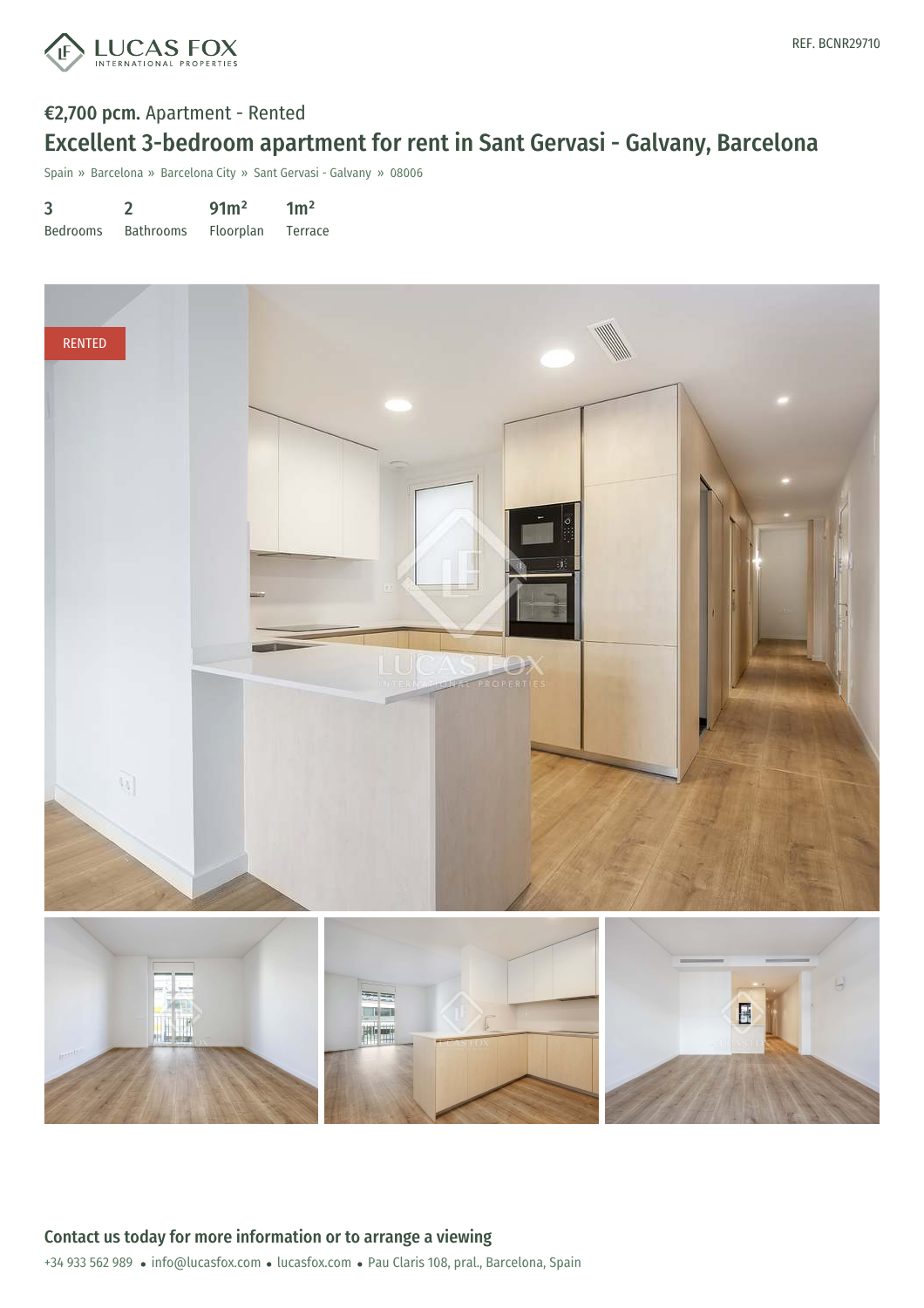

## €2,700 pcm. Apartment - Rented Excellent 3-bedroom apartment for rent in Sant Gervasi - Galvany, Barcelona

Spain » Barcelona » Barcelona City » Sant Gervasi - Galvany » 08006

| 3               |                  | 91m <sup>2</sup> | 1m <sup>2</sup> |
|-----------------|------------------|------------------|-----------------|
| <b>Bedrooms</b> | <b>Bathrooms</b> | <b>Floorplan</b> | Terrace         |

### OVERVIEW

## New build apartment with 3 bedrooms and 2 bathrooms unfurnished with additional proximity parking space for rent in Sant Gervasi-Galvany, Barcelona.

The apartment is part of a new development located in a stately mid-twentiethcentury building completely renovated with high-end finishes and a modern design. In short, a transformed classic building that enjoys a privileged location, near the centre of Barcelona.

This open-plan apartment consists of a fairly spacious living-dining room that opens onto an exterior window. Next, we have an open kitchen and the utility room, equipped with a washer / dryer.

The sleeping area consists of a master bedroom with a private bathroom and two other bedrooms that share a bathroom.

This property, which stands out for its spacious spaces full of light and its meticulously planned layout, is capable of satisfying the needs of any family.

Important: it will be delivered in November 2021 unfurnished, but with a fully equipped kitchen. Additional nearby parking space is offered for a price of € 140.



#### [lucasfox.com/go/bcnr29710](https://www.lucasfox.com/go/bcnr29710)

Swimming pool, Concierge service, Lift, Natural light, Wooden flooring, Communal terrace, Parking, Air conditioning, Balcony, Built-in wardrobes, Double glazing, Equipped Kitchen, Exterior, Heating, Interior, Near international schools, New build, Renovated, Security, Transport nearby

Minimum Rental Period: 12 Months.